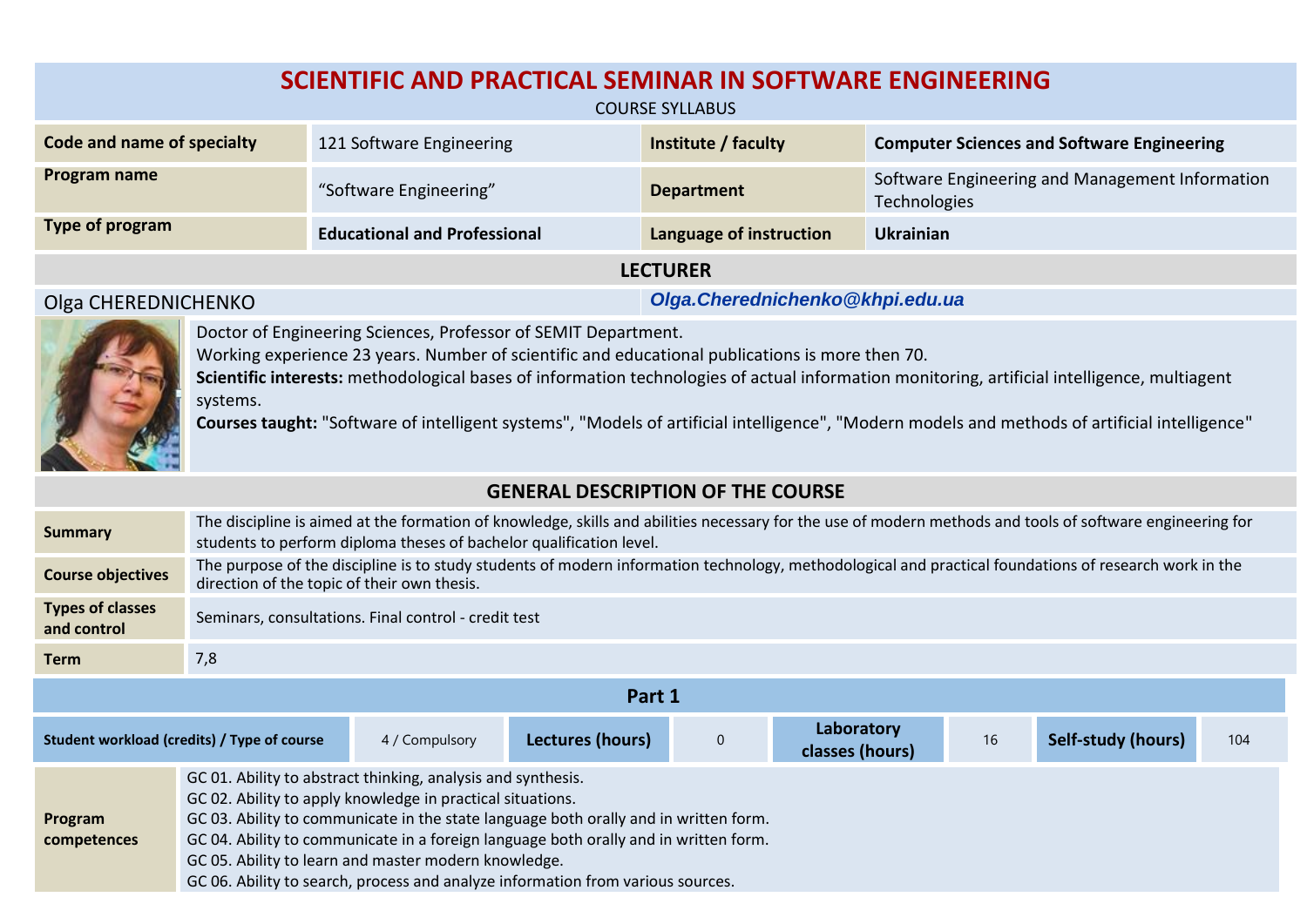GC 07. Ability to work in a team.

GC08. Ability to act for ethical reasons.

PC13. Ability to identify, classify and formulate software requirements.

PC14. Ability to participate in software design, including modelling (formal description) of its structure, behavior and functioning processes.

PC15. Ability to develop architectures, modules and components of software systems.

PC20. Ability to apply fundamental and interdisciplinary knowledge to successfully solve software engineering problems.

PC23. Ability to implement phases and iterations of the life cycle of software systems and information technology based on appropriate models and approaches to software development.

PC25. Ability to reasonably select and master software development and maintenance tools.

PC26. Ability to algorithmic and logical thinking.PC23. Ability to implement phases and iterations of the life cycle of software systems and information technology based on appropriate models and approaches to software development.

| <b>Learning outcomes</b>                                                                                                                                                                                                  | <b>Teaching and learning methods</b>                                                                                                                | <b>Forms of assessment</b><br>(continuous assessment CAS, final assessment FAS) |
|---------------------------------------------------------------------------------------------------------------------------------------------------------------------------------------------------------------------------|-----------------------------------------------------------------------------------------------------------------------------------------------------|---------------------------------------------------------------------------------|
| PO01. Analyze, purposefully search for and select the<br>necessary information and reference resources and<br>knowledge to solve professional problems, taking into<br>account modern advances in science and technology. | Practical classes, seminars and discussions,<br>brainstorming, presentations, independent work with<br>literature sources; project learning methods | Final assessment                                                                |
| PO02. Know the code of professional ethics, understand<br>the social significance and cultural aspects of software<br>engineering and adhere to them in professional activities.                                          | Practical classes, seminars and discussions,<br>brainstorming, presentations, independent work with<br>literature sources; project learning methods | Final assessment                                                                |
| PO03. Know the basic processes, phases and iterations of<br>the software life cycle.                                                                                                                                      | Practical classes, seminars and discussions,<br>brainstorming, presentations, independent work with<br>literature sources; project learning methods | Final assessment                                                                |
| PO04. Know and apply professional standards and other<br>regulatory documents in the field of software<br>engineering.                                                                                                    | Practical classes, seminars and discussions,<br>brainstorming, presentations, independent work with<br>literature sources; project learning methods | Final assessment                                                                |
| PO06. Ability to select and use the appropriate task<br>methodology of software development.                                                                                                                              | Practical classes, seminars and discussions,<br>brainstorming, presentations, independent work with<br>literature sources; project learning methods | Final assessment                                                                |
| PO09. Know and be able to use methods and tools for<br>collecting, formulating and analyzing software<br>requirements.                                                                                                    | Practical classes, seminars and discussions,<br>brainstorming, presentations, independent work with<br>literature sources; project learning methods | Final assessment                                                                |
| PO10. Conduct a pre-project survey of the subject area,<br>systematic analysis of the design object.                                                                                                                      | Practical classes, seminars and discussions,<br>brainstorming, presentations, independent work with<br>literature sources; project learning methods | Final assessment                                                                |
| PO12. Put effective approaches to software design into<br>practice.                                                                                                                                                       | Practical classes, seminars and discussions,<br>brainstorming, presentations, independent work with<br>literature sources; project learning methods | Final assessment                                                                |
| PO14. Put into practice the tools of domain analysis,<br>design, testing, visualization, measurement and<br>documentation of software.                                                                                    | Practical classes, seminars and discussions,<br>brainstorming, presentations, independent work with<br>literature sources; project learning methods | Final assessment                                                                |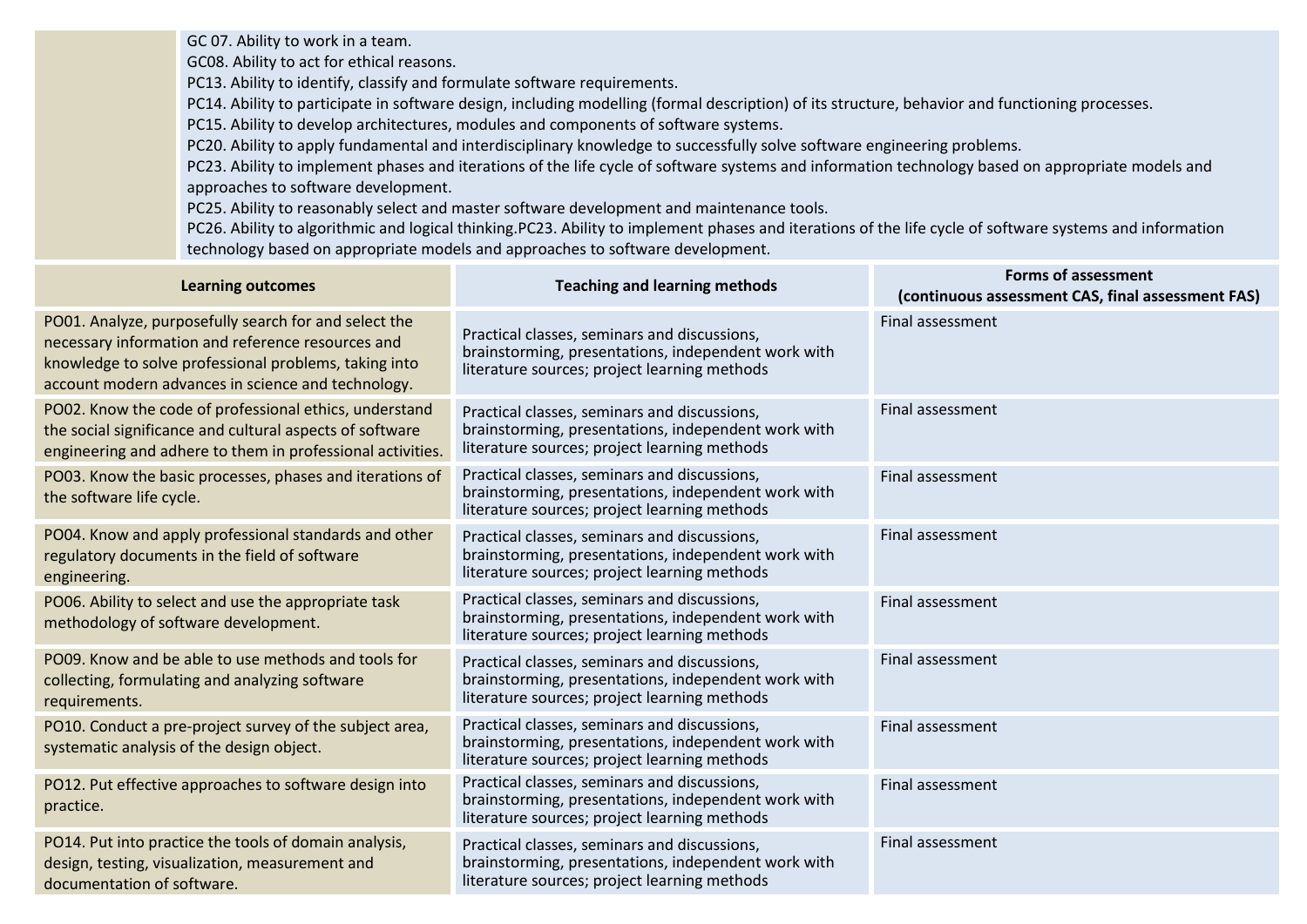| PO15. Being motivated to choose programming<br>languages and development technologies to solve<br>problems of software design and maintenance.                                                                                                                                                                                       |                                                                                                                                                                                                                              |  | Practical classes, seminars and discussions,<br>brainstorming, presentations, independent work with<br>literature sources; project learning methods |                                                                                                                                                     |                  | Final assessment                                                                                                                                |                                                                            |                                                       |                                                                                           |                                                                                                         |    |
|--------------------------------------------------------------------------------------------------------------------------------------------------------------------------------------------------------------------------------------------------------------------------------------------------------------------------------------|------------------------------------------------------------------------------------------------------------------------------------------------------------------------------------------------------------------------------|--|-----------------------------------------------------------------------------------------------------------------------------------------------------|-----------------------------------------------------------------------------------------------------------------------------------------------------|------------------|-------------------------------------------------------------------------------------------------------------------------------------------------|----------------------------------------------------------------------------|-------------------------------------------------------|-------------------------------------------------------------------------------------------|---------------------------------------------------------------------------------------------------------|----|
| PO16. Have the skills of team development, approval,<br>design and release of all types of software<br>documentation.                                                                                                                                                                                                                |                                                                                                                                                                                                                              |  |                                                                                                                                                     | Practical classes, seminars and discussions,<br>brainstorming, presentations, independent work with<br>literature sources; project learning methods |                  |                                                                                                                                                 | Final assessment                                                           |                                                       |                                                                                           |                                                                                                         |    |
|                                                                                                                                                                                                                                                                                                                                      | PO18. Know and be able to apply information technology<br>processing, storage and transmission of data.                                                                                                                      |  | Practical classes, seminars and discussions,<br>brainstorming, presentations, independent work with<br>literature sources; project learning methods |                                                                                                                                                     |                  | Final assessment                                                                                                                                |                                                                            |                                                       |                                                                                           |                                                                                                         |    |
| verification and validation.                                                                                                                                                                                                                                                                                                         | PO19. Know and be able to apply methods of software                                                                                                                                                                          |  | Practical classes, seminars and discussions,<br>brainstorming, presentations, independent work with<br>literature sources; project learning methods |                                                                                                                                                     |                  | Final assessment                                                                                                                                |                                                                            |                                                       |                                                                                           |                                                                                                         |    |
| software development.                                                                                                                                                                                                                                                                                                                | PO23. Be able to document and present the results of                                                                                                                                                                         |  | Practical classes, seminars and discussions,<br>brainstorming, presentations, independent work with<br>literature sources; project learning methods |                                                                                                                                                     |                  | Final assessment                                                                                                                                |                                                                            |                                                       |                                                                                           |                                                                                                         |    |
| <b>Tutorial 1-2</b>                                                                                                                                                                                                                                                                                                                  | The main purpose of writing a thesis. Topics of graduation theses and tasks for their<br>implementation for the "bachelor" educational and qualification level.                                                              |  |                                                                                                                                                     |                                                                                                                                                     |                  | General requirements to qualification work for the<br>"bachelor" educational and qualification level.<br>Approval of qualification work topics. |                                                                            |                                                       |                                                                                           |                                                                                                         |    |
| <b>Tutorial 3</b>                                                                                                                                                                                                                                                                                                                    | Formation of the calendar plan-schedule of the diploma work performance.                                                                                                                                                     |  |                                                                                                                                                     |                                                                                                                                                     |                  |                                                                                                                                                 | Formation of the calendar plan-schedule of the<br>diploma work performance |                                                       |                                                                                           |                                                                                                         |    |
| <b>Tutorial 4</b>                                                                                                                                                                                                                                                                                                                    | The general structure and approximate content of the main sections of the thesis to<br>the diploma work of the bachelor's level.                                                                                             |  |                                                                                                                                                     |                                                                                                                                                     |                  |                                                                                                                                                 |                                                                            | Formation of a specific task statement of the thesis. |                                                                                           |                                                                                                         |    |
| <b>Tutorial 5</b>                                                                                                                                                                                                                                                                                                                    | The relevance of software development and software systems for various subject<br>areas - in industry, economics, production, society development at the present stage,<br>the purpose and methods of the bachelor's thesis. |  |                                                                                                                                                     |                                                                                                                                                     |                  | Self-study                                                                                                                                      | Formation of the section "Introduction" to the<br>qualification work.      |                                                       |                                                                                           |                                                                                                         |    |
| <b>Tutorial 6-7</b>                                                                                                                                                                                                                                                                                                                  | A concise qualitative (verbal) description of your subject area. The main problems<br>of modern software systems development used in the subject area, which is selected<br>in the thesis.                                   |  |                                                                                                                                                     |                                                                                                                                                     |                  |                                                                                                                                                 |                                                                            |                                                       | A brief overview of some existing approaches and<br>analysis of solutions to the problem. |                                                                                                         |    |
| <b>Tutorial 8</b>                                                                                                                                                                                                                                                                                                                    | Analytical review of some existing software systems that can be used to solve the<br>problems identified in the thesis and determine your own approach to solving the<br>problem and the motivation for its implementation.  |  |                                                                                                                                                     |                                                                                                                                                     |                  |                                                                                                                                                 |                                                                            | the subject area.                                     |                                                                                           | To develop an appropriate model (or set of models)<br>necessary for business processes formalization in |    |
| Part 2                                                                                                                                                                                                                                                                                                                               |                                                                                                                                                                                                                              |  |                                                                                                                                                     |                                                                                                                                                     |                  |                                                                                                                                                 |                                                                            |                                                       |                                                                                           |                                                                                                         |    |
| Student workload (credits) / Type of course<br>3 / Compulsory                                                                                                                                                                                                                                                                        |                                                                                                                                                                                                                              |  |                                                                                                                                                     | Lectures (hours)                                                                                                                                    | $\boldsymbol{0}$ |                                                                                                                                                 | Laboratory                                                                 | classes (hours)                                       | 20                                                                                        | Self-study (hours)                                                                                      | 70 |
| GC 01. Ability to abstract thinking, analysis and synthesis.<br>GC 02. Ability to apply knowledge in practical situations.<br>Program<br>GC 03. Ability to communicate in the state language both orally and in written form.<br>competences<br>GC 04. Ability to communicate in a foreign language both orally and in written form. |                                                                                                                                                                                                                              |  |                                                                                                                                                     |                                                                                                                                                     |                  |                                                                                                                                                 |                                                                            |                                                       |                                                                                           |                                                                                                         |    |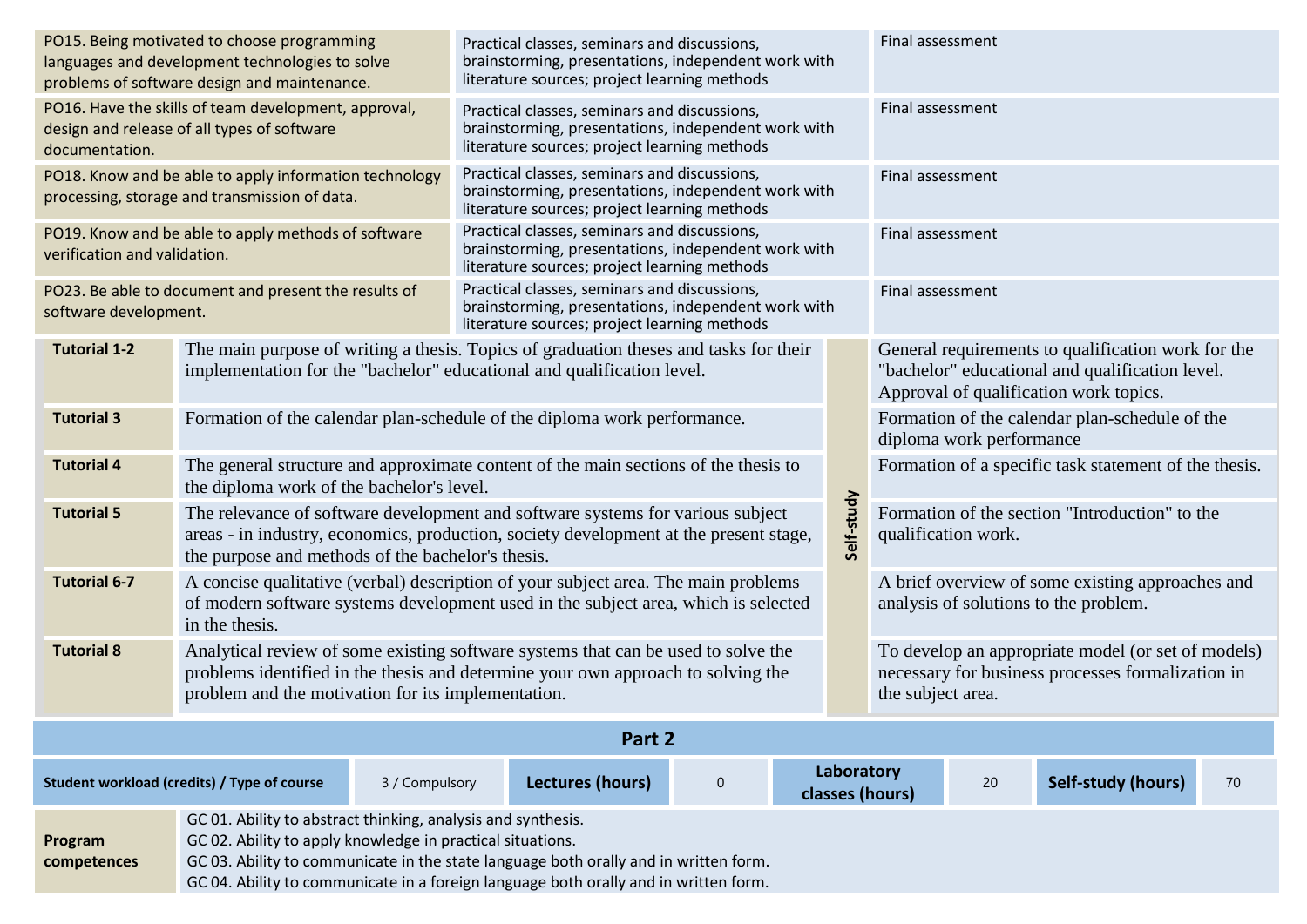GC 05. Ability to learn and master modern knowledge.

GC 06. Ability to search, process and analyze information from various sources.

GC 07. Ability to work in a team.

GC08. Ability to act for ethical reasons.

PC13. Ability to identify, classify and formulate software requirements.

PC14. Ability to participate in software design, including modelling (formal description) of its structure, behavior and functioning processes.

PC15. Ability to develop architectures, modules and components of software systems.

PC20. Ability to apply fundamental and interdisciplinary knowledge to successfully solve software engineering problems.

PC23. Ability to implement phases and iterations of the life cycle of software systems and information technology based on appropriate models and approaches to software development.

PC25. Ability to reasonably select and master software development and maintenance tools.

PC26. Ability to algorithmic and logical thinking.PC23. Ability to implement phases and iterations of the life cycle of software systems and information technology based on appropriate models and approaches to software development.

| <b>Learning outcomes</b>                                                                                                                                                                                                  | <b>Teaching and learning methods</b>                                                                                                                | <b>Forms of assessment</b><br>(continuous assessment CAS, final assessment FAS) |
|---------------------------------------------------------------------------------------------------------------------------------------------------------------------------------------------------------------------------|-----------------------------------------------------------------------------------------------------------------------------------------------------|---------------------------------------------------------------------------------|
| PO01. Analyze, purposefully search for and select the<br>necessary information and reference resources and<br>knowledge to solve professional problems, taking into<br>account modern advances in science and technology. | Practical classes, seminars and discussions,<br>brainstorming, presentations, independent work with<br>literature sources; project learning methods | Final assessment                                                                |
| PO02. Know the code of professional ethics, understand<br>the social significance and cultural aspects of software<br>engineering and adhere to them in professional activities.                                          | Practical classes, seminars and discussions,<br>brainstorming, presentations, independent work with<br>literature sources; project learning methods | Final assessment                                                                |
| PO03. Know the basic processes, phases and iterations of<br>the software life cycle.                                                                                                                                      | Practical classes, seminars and discussions,<br>brainstorming, presentations, independent work with<br>literature sources; project learning methods | Final assessment                                                                |
| PO04. Know and apply professional standards and other<br>regulatory documents in the field of software<br>engineering.                                                                                                    | Practical classes, seminars and discussions,<br>brainstorming, presentations, independent work with<br>literature sources; project learning methods | Final assessment                                                                |
| PO06. Ability to select and use the appropriate task<br>methodology of software development.                                                                                                                              | Practical classes, seminars and discussions,<br>brainstorming, presentations, independent work with<br>literature sources; project learning methods | Final assessment                                                                |
| PO09. Know and be able to use methods and tools for<br>collecting, formulating and analyzing software<br>requirements.                                                                                                    | Practical classes, seminars and discussions,<br>brainstorming, presentations, independent work with<br>literature sources; project learning methods | Final assessment                                                                |
| PO10. Conduct a pre-project survey of the subject area,<br>systematic analysis of the design object.                                                                                                                      | Practical classes, seminars and discussions,<br>brainstorming, presentations, independent work with<br>literature sources; project learning methods | Final assessment                                                                |
| PO12. Put effective approaches to software design into<br>practice.                                                                                                                                                       | Practical classes, seminars and discussions,<br>brainstorming, presentations, independent work with<br>literature sources; project learning methods | Final assessment                                                                |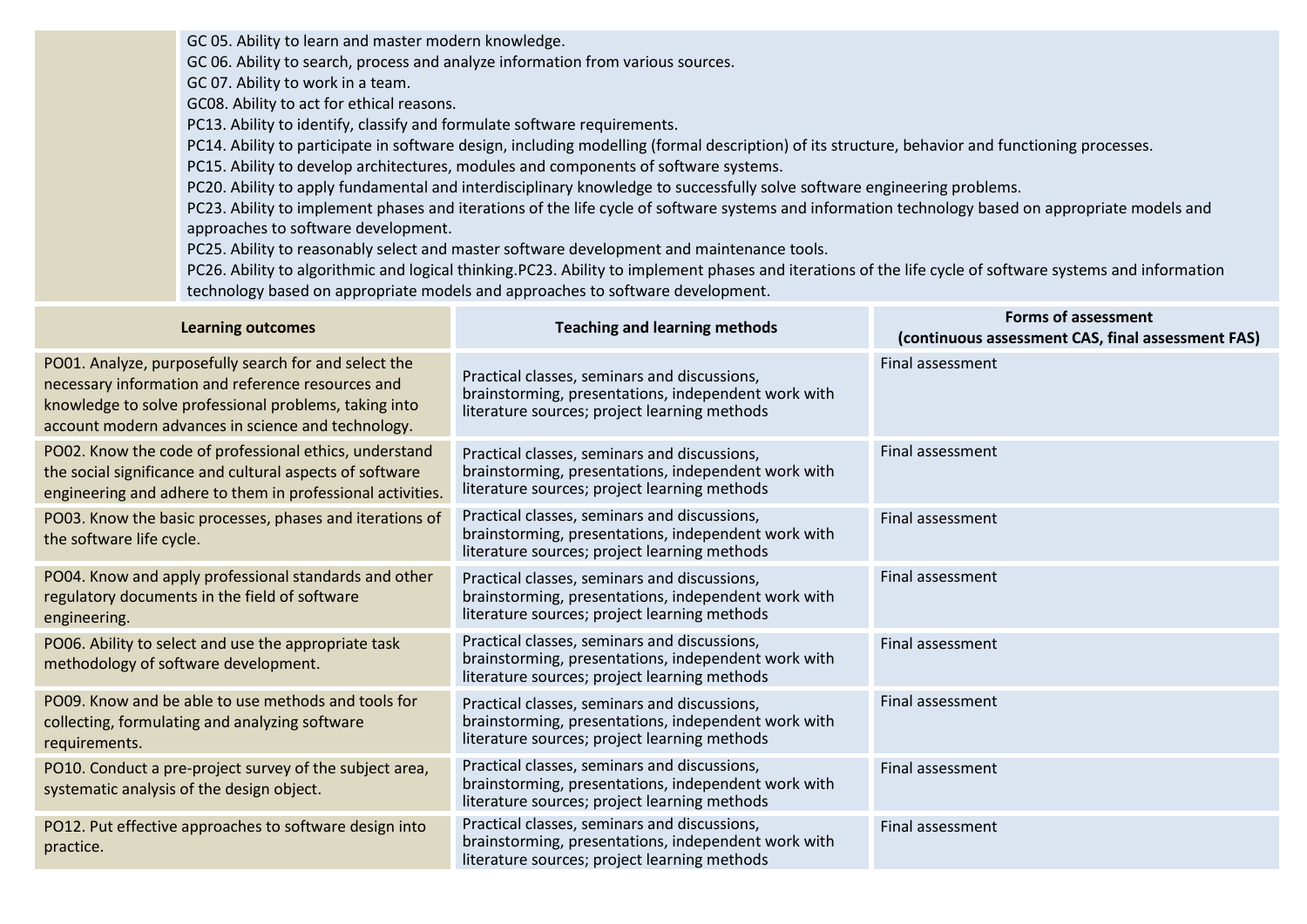| documentation of software.                                                    | PO14. Put into practice the tools of domain analysis,<br>design, testing, visualization, measurement and                                       | Practical classes, seminars and discussions,<br>brainstorming, presentations, independent work with<br>literature sources; project learning methods                                                                                                       |                  | Final assessment                                                                                                                                                           |  |
|-------------------------------------------------------------------------------|------------------------------------------------------------------------------------------------------------------------------------------------|-----------------------------------------------------------------------------------------------------------------------------------------------------------------------------------------------------------------------------------------------------------|------------------|----------------------------------------------------------------------------------------------------------------------------------------------------------------------------|--|
|                                                                               | PO15. Being motivated to choose programming<br>languages and development technologies to solve<br>problems of software design and maintenance. | Practical classes, seminars and discussions,<br>brainstorming, presentations, independent work with<br>literature sources; project learning methods                                                                                                       | Final assessment |                                                                                                                                                                            |  |
| documentation.                                                                | PO16. Have the skills of team development, approval,<br>design and release of all types of software                                            | Practical classes, seminars and discussions,<br>brainstorming, presentations, independent work with<br>literature sources; project learning methods                                                                                                       |                  | Final assessment                                                                                                                                                           |  |
|                                                                               | PO18. Know and be able to apply information technology<br>processing, storage and transmission of data.                                        | Practical classes, seminars and discussions,<br>brainstorming, presentations, independent work with<br>literature sources; project learning methods                                                                                                       |                  | Final assessment                                                                                                                                                           |  |
| verification and validation.                                                  | PO19. Know and be able to apply methods of software                                                                                            | Practical classes, seminars and discussions,<br>brainstorming, presentations, independent work with<br>literature sources; project learning methods                                                                                                       | Final assessment |                                                                                                                                                                            |  |
| PO23. Be able to document and present the results of<br>software development. |                                                                                                                                                | Practical classes, seminars and discussions,<br>brainstorming, presentations, independent work with<br>literature sources; project learning methods                                                                                                       |                  | Final assessment                                                                                                                                                           |  |
| <b>Tutorial 1-3</b>                                                           | Construction of the general system architecture of the target software system.                                                                 |                                                                                                                                                                                                                                                           |                  | Development of algorithmic and information<br>support for the implementation of models<br>(methods), which are proposed in the second<br>section of the thesis.            |  |
| <b>Tutorial 4-6</b>                                                           | Motivated choice of software tools and information technologies to be used in the<br>thesis.                                                   |                                                                                                                                                                                                                                                           |                  | Finding ways that exist to continue working on<br>your own topic of the thesis and possible<br>improvement of the results                                                  |  |
| <b>Tutorial 7</b>                                                             | achieve the ultimate goal of the thesis.                                                                                                       | Features of direct software implementation of developed systems, processes of their<br>testing and maintenance. Assessing the developed software whether it is possible to                                                                                | Self-study       | Compilation of the list of the basic information<br>sources taking into account specificity of own<br>diploma work. Formation of conclusions to the<br>qualification work. |  |
| <b>Tutorial 8-9</b>                                                           | resources.                                                                                                                                     | Use of additional modern information sources during the design of the work:<br>textbooks, monographs, articles in scientific and technical publications and Internet                                                                                      |                  | Create your own multimedia presentation and<br>present it to defend the thesis.                                                                                            |  |
| <b>Tutorial 10</b>                                                            | the defense of the thesis.                                                                                                                     | Recommendations for the development and presentation of a multimedia<br>presentation and the structure of the student's report on the defense of the thesis. The<br>logical connection between the slides of the presentation and the student's report on |                  | Preparation for the defense of qualifying work.                                                                                                                            |  |